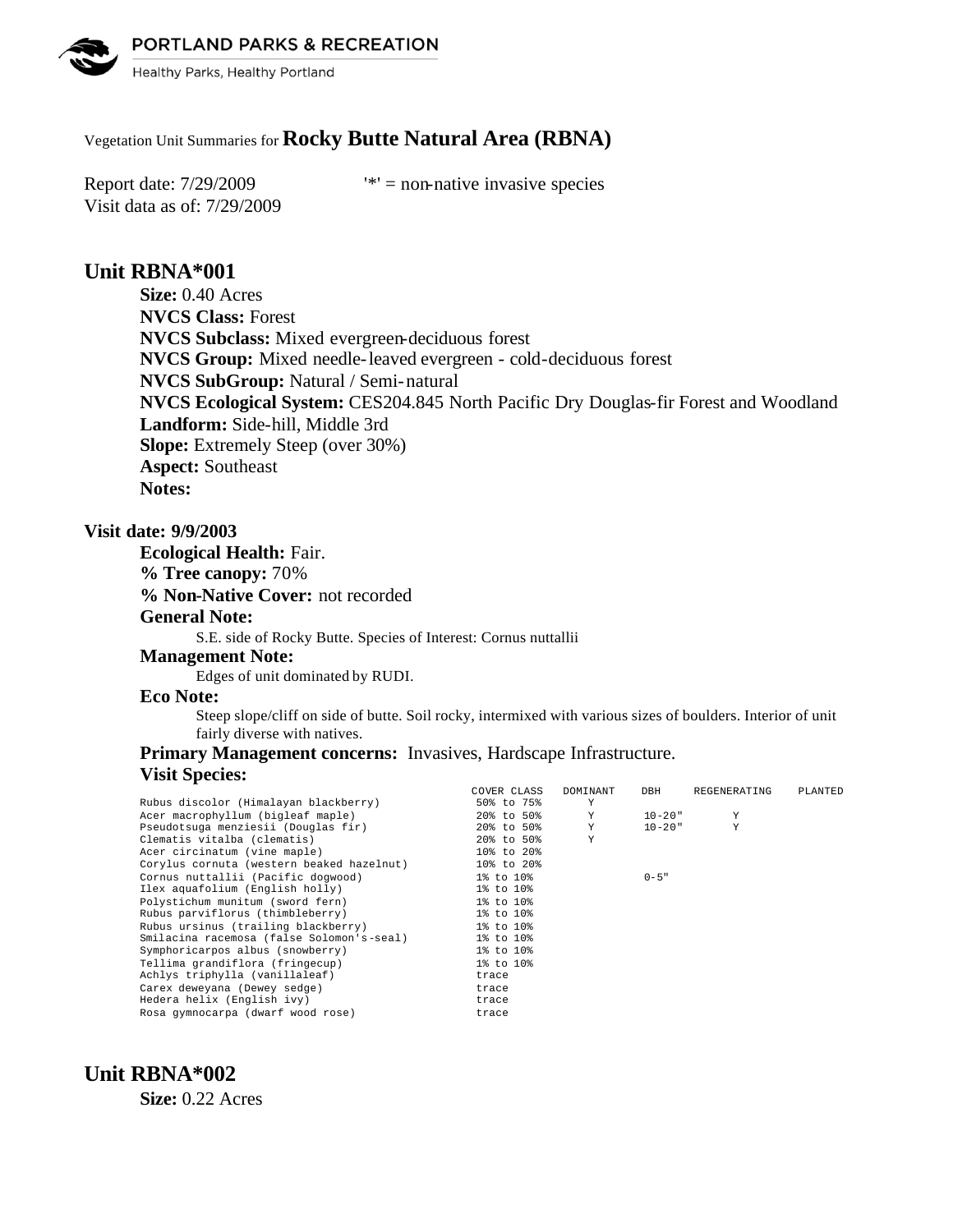**NVCS Class:** Shrubland **NVCS Subclass:** Mixed evergreen-deciduous shrubland **NVCS Group:** Mixed evergreen - cold-deciduous shrubland (with or without scattered tree

#### canopy)

**NVCS SubGroup:** Natural / Semi-natural **NVCS Ecological System:** CES204.087 North Pacific Montane Shrubland **Landform:** Side-hill, Middle 3rd **Slope:** Extremely Steep (over 30%) **Aspect:** East **Notes:** 

# **Visit date: 9/9/2003**

**Ecological Health:** Severely Degraded.

**% Tree canopy:** 10%

**% Non-Native Cover:** not recorded

### **General Note:**

Area cleared (long ago?) to increase view towards Columbia. East side of Rocky Butte. Species of Interest: Prunus emarginata

## **Management Note:**

Unit dominated by CRMO, CLVI and RUDI.

#### **Eco Note:**

Steep slope/cliff on side of butte. Soil rocky, intermixed with various sizes of boulders. **Primary Management concerns:** Invasives, Yard Debris, Hardscape Infrastructure. **Visit Species:** 

|                                           | COVER CLASS     | DOMINANT | DBH       | REGENERATING | PLANTED |
|-------------------------------------------|-----------------|----------|-----------|--------------|---------|
| Rubus discolor (Himalayan blackberry)     | 50% to 75%      | Y        |           |              |         |
| Acer macrophyllum (bigleaf maple)         | 20% to 50%      |          | $0 - 5$ " | Y            |         |
| Clematis vitalba (clematis)               | 20% to 50%      |          |           |              |         |
| Corylus cornuta (western beaked hazelnut) | 10% to 20%      |          |           |              |         |
| Salix sitchensis (Sitka willow)           | 10% to 20%      |          |           |              |         |
| Prunus emarginata (bitter cherry)         | $1\%$ to $10\%$ |          | $5 - 10"$ | Y            |         |
| Crataequs monoqyna (European hawthorn)    | 1% to 10%       |          |           |              |         |
| Sonchus oleraceus (sow thistle)           | 1% to 10%       |          |           |              |         |
| Thuja plicata (western red cedar)         | trace           |          | $0 - 5$ " | Y            |         |
| Cirsium vulgare (bull thistle)            | trace           |          |           |              |         |
| Daucus carota (Oueen Anne's lace)         | trace           |          |           |              |         |
| Solanum nigrum (black nightshade)         | trace           |          |           |              |         |
|                                           |                 |          |           |              |         |

## **Unit RBNA\*003**

**Size:** 0.59 Acres **NVCS Class:** Forest **NVCS Subclass:** Mixed evergreen-deciduous forest **NVCS Group:** Mixed needle-leaved evergreen - cold-deciduous forest **NVCS SubGroup:** Natural / Semi-natural **NVCS Ecological System:** CES204.845 North Pacific Dry Douglas-fir Forest and Woodland **Landform:** Side-hill, Middle 3rd **Slope:** Extremely Steep (over 30%) **Aspect:** East **Notes:** 

**Visit date: 9/9/2003**

**Ecological Health:** Fair. **% Tree canopy:** 80% **% Non-Native Cover:** not recorded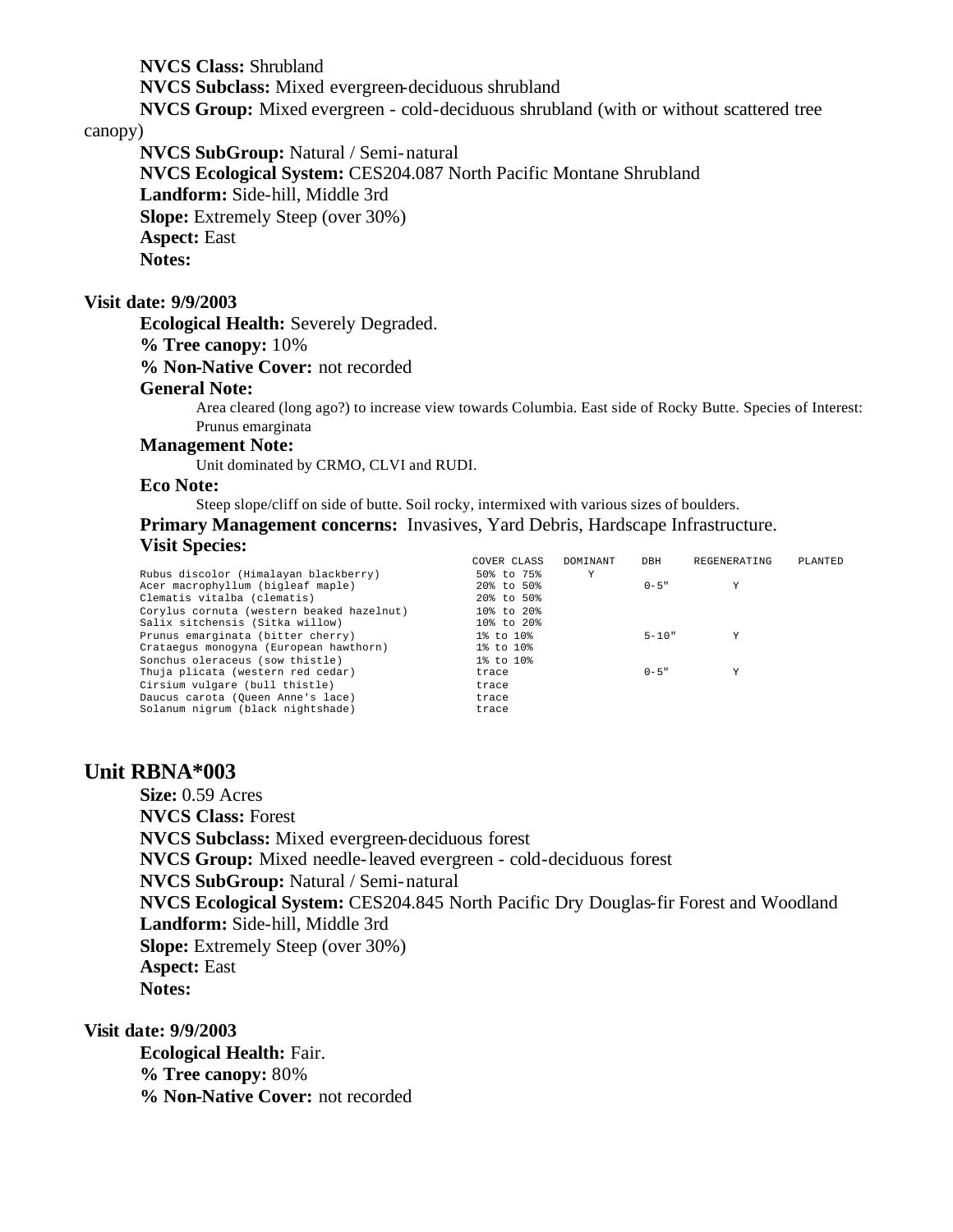#### **General Note:**

East side of Rocky Butte. Species of Interest: Prunus emarginata. People are accessing unit from road--lots of trash and other sundries right off road in unit.

#### **Management Note:**

Invasives dominate edges of unit.

### **Eco Note:**

Steep slope/cliff on side of butte. Soil rocky, intermixed with various sizes of boulders. Interior of unit fairly diverse with natives.

**Primary Management concerns:** Invasives, Litter, Hardscape Infrastructure, Vandalism, Informal Trails.

# **Visit Species:**

|                                           | COVER CLASS | DOMINANT | DBH         | REGENERATING | PLANTED |
|-------------------------------------------|-------------|----------|-------------|--------------|---------|
| Pseudotsuga menziesii (Douglas fir)       | 20% to 50%  | Y        | $20 - 30$ " |              |         |
| Acer macrophyllum (bigleaf maple)         | 20% to 50%  | Y        | $10 - 20$ " |              |         |
| Corylus cornuta (western beaked hazelnut) | 20% to 50%  | Y        |             |              |         |
| Acer circinatum (vine maple)              | 10% to 20%  |          |             |              |         |
| Alnus rubra (red alder)                   | 1% to 10%   |          | $5 - 10"$   |              |         |
| Prunus emarginata (bitter cherry)         | 1% to 10%   |          | $0 - 5$ "   | Y            |         |
| Clematis vitalba (clematis)               | 1% to 10%   |          |             |              |         |
| Polystichum munitum (sword fern)          | 1% to 10%   |          |             |              |         |
| Rubus parviflorus (thimbleberry)          | 1% to 10%   |          |             |              |         |
| Rubus ursinus (trailing blackberry)       | 1% to 10%   |          |             |              |         |
| Salix sitchensis (Sitka willow)           | 1% to 10%   |          |             |              |         |
| Smilacina racemosa (false Solomon's-seal) | 1% to 10%   |          |             |              |         |
| Geranium robertianum (herb-Robert)        | trace       |          |             |              |         |
| Hedera helix (English ivy)                | trace       |          |             |              |         |
| Holodiscus discolor (oceanspray)          | trace       |          |             |              |         |
| Lactuca muralis (wall lettuce)            | trace       |          |             |              |         |
| Tellima grandiflora (fringecup)           | trace       |          |             |              |         |

# **Unit RBNA\*004**

**Size:** 0.3 Acres **NVCS Class:** Shrubland **NVCS Subclass:** Deciduous shrubland **NVCS Group:** Cold-deciduous shrubland **NVCS SubGroup:** Natural / Semi-natural **NVCS Ecological System:** CES204.087 North Pacific Montane Shrubland **Landform:** Side-hill, Middle 3rd **Slope:** Extremely Steep (over 30%) **Aspect:** Northeast **Notes:** 

### **Visit date: 9/9/2003**

**Ecological Health:** Severely Degraded.

#### **% Tree canopy:** 0%

**% Non-Native Cover:** not recorded

#### **General Note:**

Area cleared (long ago?) to increase view towards Columbia. Northeast side of Rocky Butte.

# **Management Note:**

Unit dominated by RUDI.

## **Eco Note:**

Steep slope/cliff on side of butte. Soil rocky, intermixed with various sizes of boulders. **Primary Management concerns:** Invasives, Yard Debris, Hardscape Infrastructure. **Visit Species:** 

|                                       | COVER CLASS | DOMINANT | DBH       | REGENERATING | PLANTED |
|---------------------------------------|-------------|----------|-----------|--------------|---------|
| Rubus discolor (Himalayan blackberry) | 50% to 75%  |          |           |              |         |
| Clematis vitalba (clematis)           | 20% to 50%  |          |           |              |         |
| Hedera helix (English ivy)            | 10% to 20%  |          |           |              |         |
| Acer macrophyllum (bigleaf maple)     | trace       |          | $0 - 5$ " | v            |         |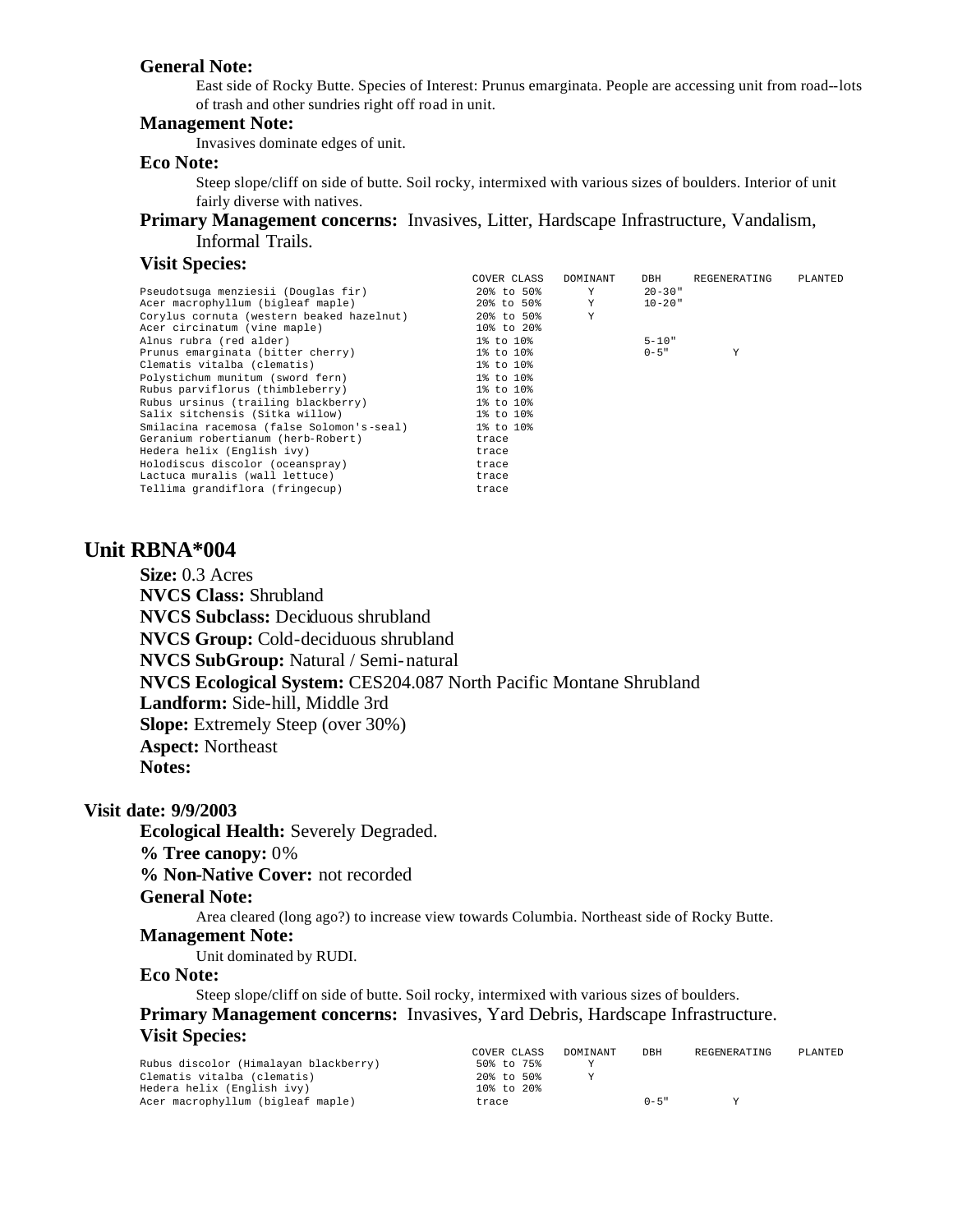# **Unit RBNA\*005**

**Size:** 0.10 Acres **NVCS Class:** Forest **NVCS Subclass:** Evergreen forest **NVCS Group:** Temperate needle-leaved evergreen forest **NVCS SubGroup:** Natural / Semi-natural **NVCS Ecological System:** unknown Landform: Broad flat > 600' **Slope:** Gentle (5 to 10%) **Aspect:** South **Notes:** 

### **Visit date: 11/6/2007**

**Ecological Health:** Poor. **% Tree canopy:** 40% **% Non-Native Cover:** 60 **General Note:**

This parcel is fenced in by a neighbor and being used as there backyard.

# **Management Note:**

There is some lawn and a large patch of English ivy.

### **Visit Species:**

|                                     | COVER CLASS | DOMINANT | DBH         | REGENERATING | PLANTED |
|-------------------------------------|-------------|----------|-------------|--------------|---------|
| Hedera helix (English ivy)          | 50% to 75%  |          |             |              |         |
| Pseudotsuga menziesii (Douglas fir) | 20% to 50%  | Y        | $10 - 20$ " |              |         |
| Prunus avium (sweet pie cherry)     | 1% to 10%   |          | $5 - 10"$   |              |         |
| Clematis vitalba (clematis)         | 1% to 10%   |          |             |              |         |
| Rhododendron sp. (rhododendron)     | 1% to 10%   |          |             |              |         |

# **Unit RBNA\*006**

**Size:** 7.06 Acres **NVCS Class:** Forest **NVCS Subclass:** Mixed evergreen-deciduous forest **NVCS Group:** Mixed needle-leaved evergreen - cold-deciduous forest **NVCS SubGroup:** Natural / Semi-natural **NVCS Ecological System:** CES204.845 North Pacific Dry Douglas-fir Forest and Woodland **Landform:** Side-hill, Middle 3rd **Slope:** Extremely Steep (over 30%) **Aspect:** Northwest **Notes:** 

## **Visit date: 9/10/2003**

**Ecological Health:** Poor. **% Tree canopy:** 70% **% Non-Native Cover:** not recorded **General Note:** Very steep NW facing slope-ivy dominates forest floor. **Management Note:**

# **Eco Note:**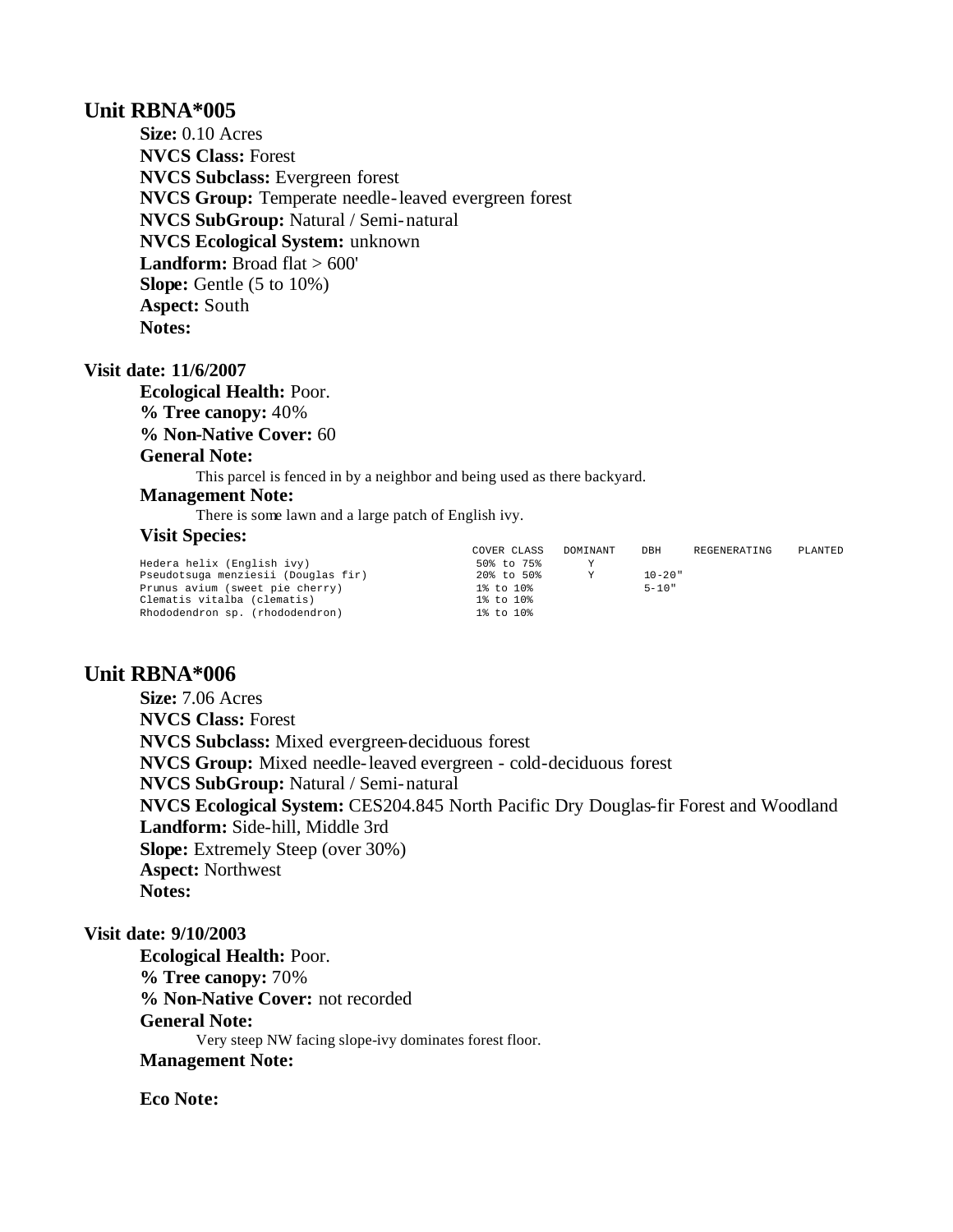PSME regeneration present.

## **Primary Management concerns:** Invasives, Litter, Large Refuse, Yard Debris, Utility Infrastructure, Informal Trails.

### **Visit Species:**

|                                                     | COVER CLASS | DOMINANT     | DBH         | REGENERATING | PLANTED |
|-----------------------------------------------------|-------------|--------------|-------------|--------------|---------|
| Hedera helix (English ivy)                          | 50% to 75%  | Y            |             |              |         |
| Pseudotsuga menziesii (Douglas fir)                 | 20% to 50%  | Y            | $20 - 30$ " | Y            |         |
| Acer macrophyllum (bigleaf maple)                   | 20% to 50%  | Y            | $10 - 20$ " | $\mathbf{v}$ |         |
| Clematis vitalba (clematis)                         | 20% to 50%  | Y            |             |              |         |
| Corylus cornuta (western beaked hazelnut)           | 20% to 50%  | $\mathbf{v}$ |             |              |         |
| Acer circinatum (vine maple)                        | 10% to 20%  |              |             |              |         |
| Polystichum munitum (sword fern)                    | 10% to 20%  |              |             |              |         |
| Berberis nervosa (Oregon grape)                     | 1% to 10%   |              |             |              |         |
| Disporum hookeri (Hooker's fairybells) 1% to 10%    |             |              |             |              |         |
| Ilex aquafolium (English holly)                     | 1% to 10%   |              |             |              |         |
| Prunus laurocerasus (English laurel) 1% to 10%      |             |              |             |              |         |
| Pteridium aquilinum (bracken fern)                  | 1% to 10%   |              |             |              |         |
| Rosa qymnocarpa (dwarf wood rose)                   | 1% to 10%   |              |             |              |         |
| Rubus discolor (Himalayan blackberry) 1% to 10%     |             |              |             |              |         |
| Rubus parviflorus (thimbleberry)                    | 1% to 10%   |              |             |              |         |
| Rubus ursinus (trailing blackberry)                 | 1% to 10%   |              |             |              |         |
| Sambucus racemosa (red elderberry)                  | 1% to 10%   |              |             |              |         |
| Smilacina racemosa (false Solomon's-seal) 1% to 10% |             |              |             |              |         |
| Sorbus aucuparia (European mountain ash)            | trace       |              | $0 - 5$ "   |              |         |
| Achlys triphylla (vanillaleaf)                      | trace       |              |             |              |         |
| Crataequs monoqyna (European hawthorn)              | trace       |              |             |              |         |
| Tellima grandiflora (fringecup)                     | trace       |              |             |              |         |
| Trillium chloropetalum (giant Califronia wakerob    | trace       |              |             |              |         |

# **Unit RBNA\*007**

**Size:** 3.6 Acres **NVCS Class:** Forest **NVCS Subclass:** Deciduous forest **NVCS Group:** Cold-deciduous forest **NVCS SubGroup:** Natural / Semi-natural **NVCS Ecological System:** CES204.846 North Pacific Broadleaf Mesic Seral Forest **Landform:** Side-hill, Middle 3rd **Slope:** Extremely Steep (over 30%) **Aspect:** Northeast **Notes:** 

#### **Visit date: 9/9/2003**

**Ecological Health:** Poor.

### **% Tree canopy:** 60%

**% Non-Native Cover:** not recorded

#### **General Note:**

Species of Interest: Prunus emarginata, Prunus virginiana. Some well established informal trails run through unit--handmade bridges span gullies.

### **Management Note:**

Ivy dominates forest floor on north half of unit.

## **Eco Note:**

Steep slope/cliff on side of butte. Soil rocky, intermixed with various sizes of boulders. Plant diversity fairly good in interior of unit.

## **Primary Management concerns:** Invasives, Litter, Utility Infrastructure, Informal Trails. **Visit Species:**

|                                           | COVER CLASS | DOMINANT | DBH         | REGENERATING | PLANTED |
|-------------------------------------------|-------------|----------|-------------|--------------|---------|
| Hedera helix (English ivy)                | 50% to 75%  | Υ        |             |              |         |
| Acer macrophyllum (bigleaf maple)         | 20% to 50%  | Y        | $10 - 20$ " | Y            |         |
| Corylus cornuta (western beaked hazelnut) | 20% to 50%  | Y        |             |              |         |
| Clematis vitalba (clematis)               | 10% to 20%  |          |             |              |         |
| Polystichum munitum (sword fern)          | 10% to 20%  |          |             |              |         |
| Alnus rubra (red alder)                   | 1% to 10%   |          | $10 - 20$ " |              |         |
| Prunus emarginata (bitter cherry)         | 1% to 10%   |          | $5 - 10"$   |              |         |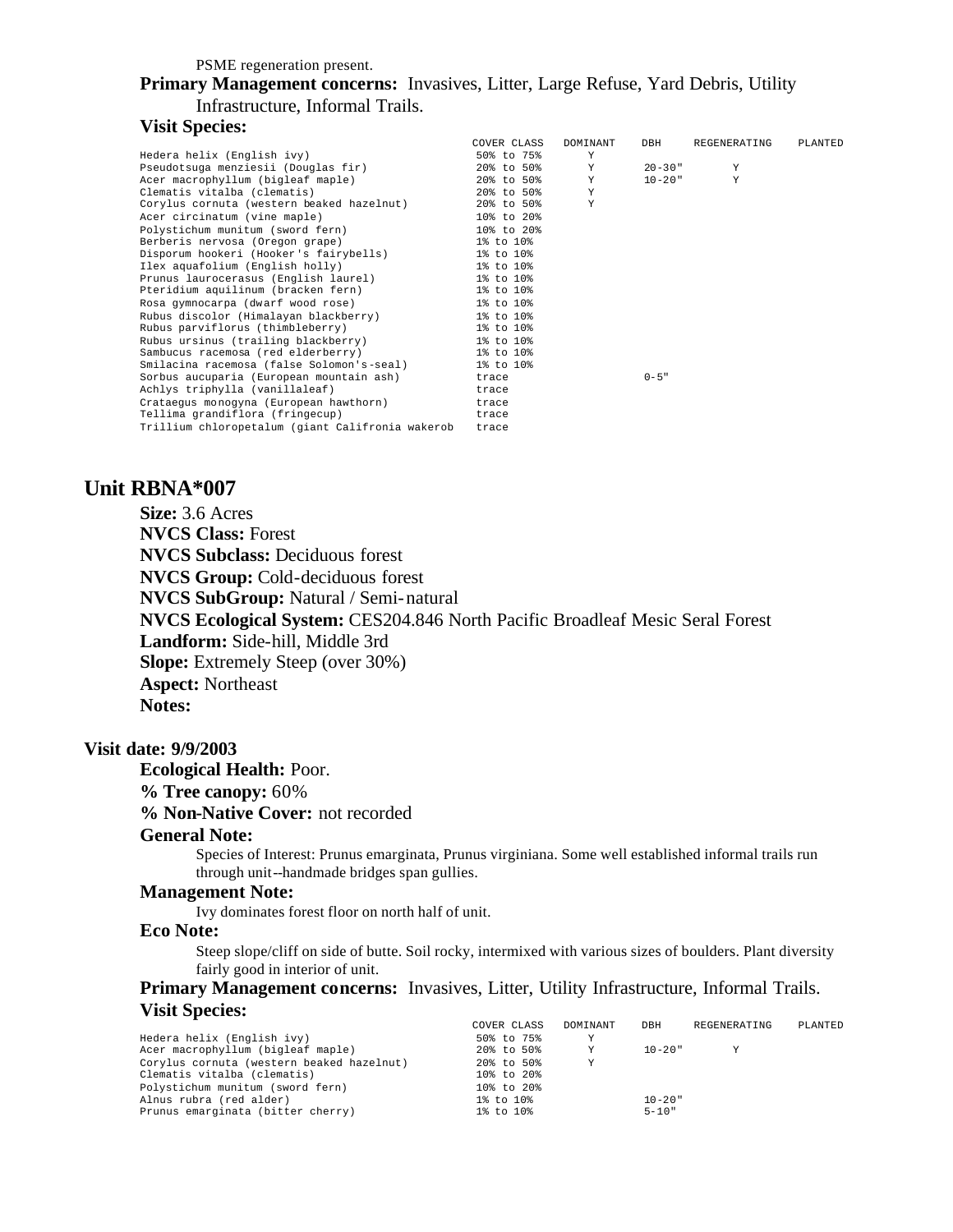| Acer circinatum (vine maple)              | 1% to 10% |             |   |
|-------------------------------------------|-----------|-------------|---|
| Achlys triphylla (vanillaleaf)            | 1% to 10% |             |   |
| Berberis nervosa (Oregon grape)           | 1% to 10% |             |   |
| Ilex aguafolium (English holly)           | 1% to 10% |             |   |
| Pteridium aquilinum (bracken fern)        | 1% to 10% |             |   |
| Rubus discolor (Himalayan blackberry)     | 1% to 10% |             |   |
| Rubus parviflorus (thimbleberry)          | 1% to 10% |             |   |
| Smilacina racemosa (false Solomon's-seal) | 1% to 10% |             |   |
| Tellima grandiflora (fringecup)           | 1% to 10% |             |   |
| Prunus virginiana (chokecherry)           | trace     | $10 - 20$ " | Y |
| Rhamnus purshiana (cascara)               | trace     | $5 - 10"$   |   |
| Sorbus aucuparia (European mountain ash)  | trace     | $5 - 10"$   |   |
| Carex dewevana (Dewey sedge)              | trace     |             |   |
| Disporum hookeri (Hooker's fairybells)    | trace     |             |   |
| Holodiscus discolor (oceanspray)          | trace     |             |   |
|                                           |           |             |   |

# **Unit RBNA\*008**

**Size:** 0.58 Acres **NVCS Class:** Forest **NVCS Subclass:** Mixed evergreen-deciduous forest **NVCS Group:** Mixed needle-leaved evergreen - cold-deciduous forest **NVCS SubGroup:** Natural / Semi-natural **NVCS Ecological System:** CES204.845 North Pacific Dry Douglas-fir Forest and Woodland **Landform:** Side-hill, Middle 3rd **Slope:** Extremely Steep (over 30%) **Aspect:** West **Notes:** 

### **Visit date: 9/10/2003**

**Ecological Health:** Poor. **% Tree canopy:** 70% **% Non-Native Cover:** not recorded **General Note:**

#### **Management Note:**

#### **Eco Note:**

**Unit RBNA\*009**

**Size:** 2.13 Acres

Small unit with ACPL infestation- as well as HEHE and CLVI. Lots of SYAL. Edges of unit more affected by invasives than the interior.

## **Primary Management concerns:** Invasives, Litter, Informal Trails. **Visit Species:**

|                                                | COVER CLASS   | DOMINANT | DBH         | REGENERATING | PLANTED |
|------------------------------------------------|---------------|----------|-------------|--------------|---------|
| Pseudotsuga menziesii (Douglas fir)            | 20% to 50%    | Y        | $20 - 30$ " | Y            |         |
| Acer macrophyllum (bigleaf maple)              | 20% to 50%    | Y        | $10 - 20$ " | Y            |         |
| Clematis vitalba (clematis)                    | 20% to 50%    | Υ        |             |              |         |
| Corylus cornuta (western beaked hazelnut)      | 20% to 50%    | Υ        |             |              |         |
| Symphoricarpos albus (snowberry)               | 20% to 50%    | Y        |             |              |         |
| Hedera helix (English ivv)                     | $20\%$ to 50% |          |             |              |         |
| Abies grandis (grand fir)                      | 10% to 20%    |          | $10 - 20$ " |              |         |
| Acer circinatum (vine maple)                   | 10% to 20%    |          |             |              |         |
| Ilex aquafolium (English holly)                | 10% to 20%    |          |             |              |         |
| Rubus discolor (Himalayan blackberry)          | 10% to 20%    |          |             |              |         |
| Acer platanoides (Norway maple)                | 1% to 10%     |          | $5 - 10"$   | Y            |         |
| Disporum hookeri (Hooker's fairybells)         | 1% to 10%     |          |             |              |         |
| Lathyrus polyphyllus (Pacific leafy peavine)   | trace         |          |             |              |         |
| Smilacina racemosa (false Solomon's-seal)      | trace         |          |             |              |         |
| Tellima grandiflora (fringecup)                | trace         |          |             |              |         |
| Vancouveria hexandra (white inside-out-flower) | trace         |          |             |              |         |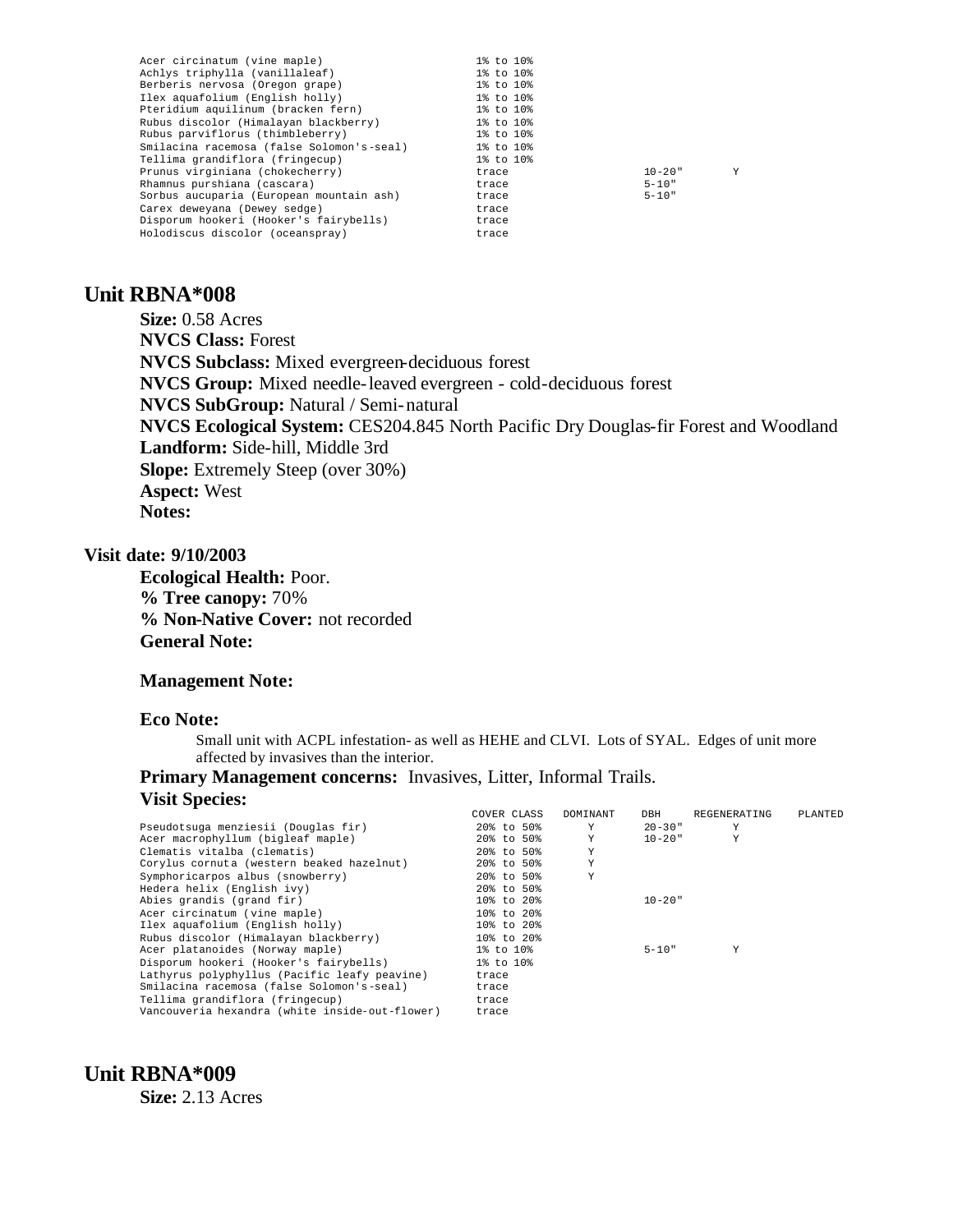**NVCS Class:** Forest **NVCS Subclass:** Mixed evergreen-deciduous forest **NVCS Group:** Mixed needle-leaved evergreen - cold-deciduous forest **NVCS SubGroup:** Natural / Semi-natural **NVCS Ecological System:** CES204.845 North Pacific Dry Douglas-fir Forest and Woodland **Landform:** Side-hill, Middle 3rd **Slope:** Extremely Steep (over 30%) **Aspect:** West **Notes:** 

## **Visit date: 9/10/2003**

**Ecological Health:** Poor. **% Tree canopy:** 65%

**% Non-Native Cover:** not recorded

### **General Note:**

Unit is bordered by busy roads and residential properties on all sides. Steep west facing slope covered in river rock/cobblestones.

#### **Management Note:**

#### **Eco Note:**

HEHE & CLVI dominate.

**Primary Management concerns:** Invasives, Litter, Large Refuse, Hardscape Infrastructure. **Visit Species:** 

|                                                  | COVER CLASS | DOMINANT | DBH         | REGENERATING | PLANTED |
|--------------------------------------------------|-------------|----------|-------------|--------------|---------|
| Hedera helix (English ivy)                       | 50% to 75%  | Y        |             |              |         |
| Acer macrophyllum (bigleaf maple)                | 20% to 50%  | Y        | $10 - 20$ " | Y            |         |
| Pseudotsuga menziesii (Douglas fir)              | 20% to 50%  | Y        | $10 - 20$ " | Y            |         |
| Corylus cornuta (western beaked hazelnut)        | 20% to 50%  | Υ        |             |              |         |
| Clematis vitalba (clematis)                      | 20% to 50%  |          |             |              |         |
| Rubus parviflorus (thimbleberry)                 | 20% to 50%  |          |             |              |         |
| Populus balsamifera ssp. trichocarpa (black cott | 10% to 20%  |          | $10 - 20$ " | Y            |         |
| Ilex aquafolium (English holly)                  | 10% to 20%  |          |             |              |         |
| Polystichum munitum (sword fern)                 | 10% to 20%  |          |             |              |         |
| Acer platanoides (Norway maple)                  | 1% to 10%   |          | $0 - 5$ "   | Y            |         |
| Prunus emarginata (bitter cherry)                | 1% to 10%   |          | $0 - 5$ "   | Y            |         |
| Disporum hookeri (Hooker's fairybells)           | 1% to 10%   |          |             |              |         |
| Lathyrus polyphyllus (Pacific leafy peavine)     | 1% to 10%   |          |             |              |         |
| Athyrium filix-femina (ladyfern)                 | trace       |          |             |              |         |
| Crataegus monogyna (European hawthorn)           | trace       |          |             |              |         |
| Cytisus scoparius (Scot's broom)                 | trace       |          |             |              |         |
| Lonicera ciliosa (western orange honeysuckle)    | trace       |          |             |              |         |
| Philadelphus lewisii (Lewis' mockorange)         | trace       |          |             |              |         |
| Toxicodendron diversilobum (poison oak)          | trace       |          |             |              |         |
|                                                  |             |          |             |              |         |

# **Unit RBNA\*010**

**Size:** 2.68 Acres **NVCS Class:** Forest **NVCS Subclass:** Mixed evergreen-deciduous forest **NVCS Group:** Mixed needle-leaved evergreen - cold-deciduous forest **NVCS SubGroup:** Natural / Semi-natural **NVCS Ecological System:** CES204.002 North Pacific Maritime Wet-Mesic Douglas-fir-Western Hemlock Forest **Landform:** Side-hill, Lower 3rd **Slope:** Extremely Steep (over 30%) **Aspect:** West **Notes:**